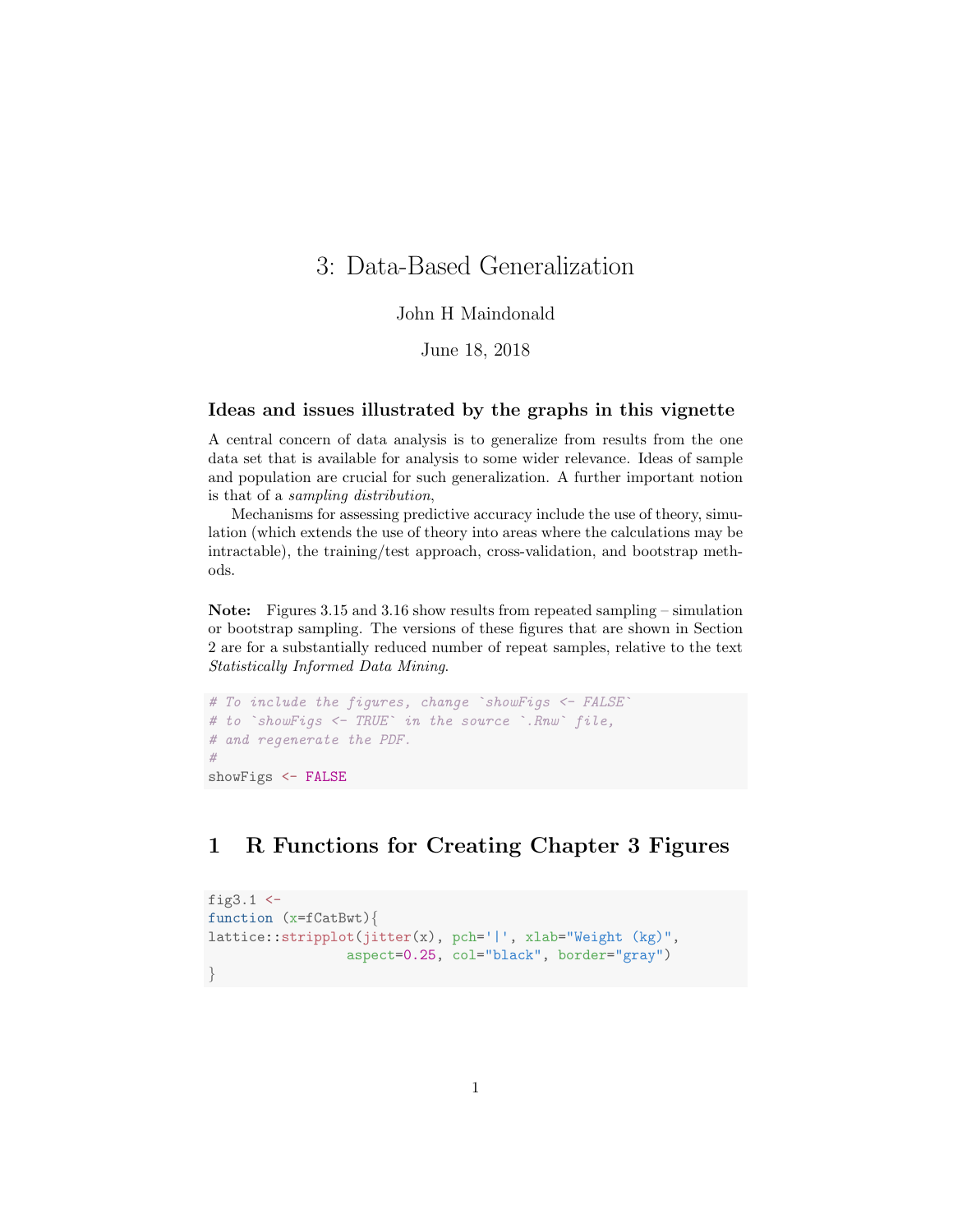```
fig3.2 \leftarrowfunction(x=fCatBwt){
opar <- par(mfrow=c(2,2), xpd=TRUE,
            mar=c(3.6,3.1,3.6,1.1), mgp=c(2.25, 0.5, 0))
hist(x, labels=TRUE, xlim=c(2, 3),
     xlab="Height (cm)", main="", xpd=TRUE)
title(main="A: Frequency histogram", adj=0, line=1.5, cex.main=1.05)
hist(x, labels=TRUE, xlim=c(2,3),
     xlab="Weight (kg)", main="", freq=FALSE, xpd=TRUE)
title(main="B: Density histogram", adj=0, line=1.5, cex.main=1.05)
par(xpd=FALSE)
hist(x, xlim=c(2,3), xlab="Weight (kg)",
     main="", freq=FALSE)
axis(1)lines(density(x), xlab="Weight (kg)", col="gray40")
title(main="C: Histogram, density is overlaid", adj=0, line=1.5,
      cex.main=1.05)
plot(density(x), xlim=c(2,3), xlab="Height (cm)",
    main="", sub="", bty="l", type="l")
av \leftarrow mean(x)sdev \leftarrow sd(x)xval \le pretty(c(2,3), n=40)
lines(xval, dnorm(xval, mean=av, sd=sdev), lty=2, col="gray40")
title(main="D: Density curve estimate", adj=0, line=1.5, cex.main=1.05)
par(opar)
par(mfrow=c(1,1))}
```

```
fig3.3 \leftarrowfunction (x=fCatBwt, plotit=TRUE){
    av \leq mean(x); sdev \leq sd(x); sampsize \leq length(x)simmat <- cbind(x, matrix(rnorm(sampsize*5, mean=av, sd=sdev),
                                ncol=5))
    simdf <- as.data.frame(simmat)
    names(simdf) <- c("Source", paste("normal", 1:5, sep=""))
    simdf <- stack(simdf)
    names(simdf) <- c("height", "Sample")
    denplotSimple <- densityplot("height, groups=Sample, data=simdf,
                                  xlab="Body weight (kg)")
    denplotn <- update(denplotSimple, scales=list(tck=0.5),
                       main=list(expression(plain("A: Simulation (Densities)")),
                       cex.title=0.9, x=0.05, just="left"),
                       par.settings=simpleTheme(lty=1:6))
    bwpltBasic <- bwplot(Sample ~ height, data=simdf,
```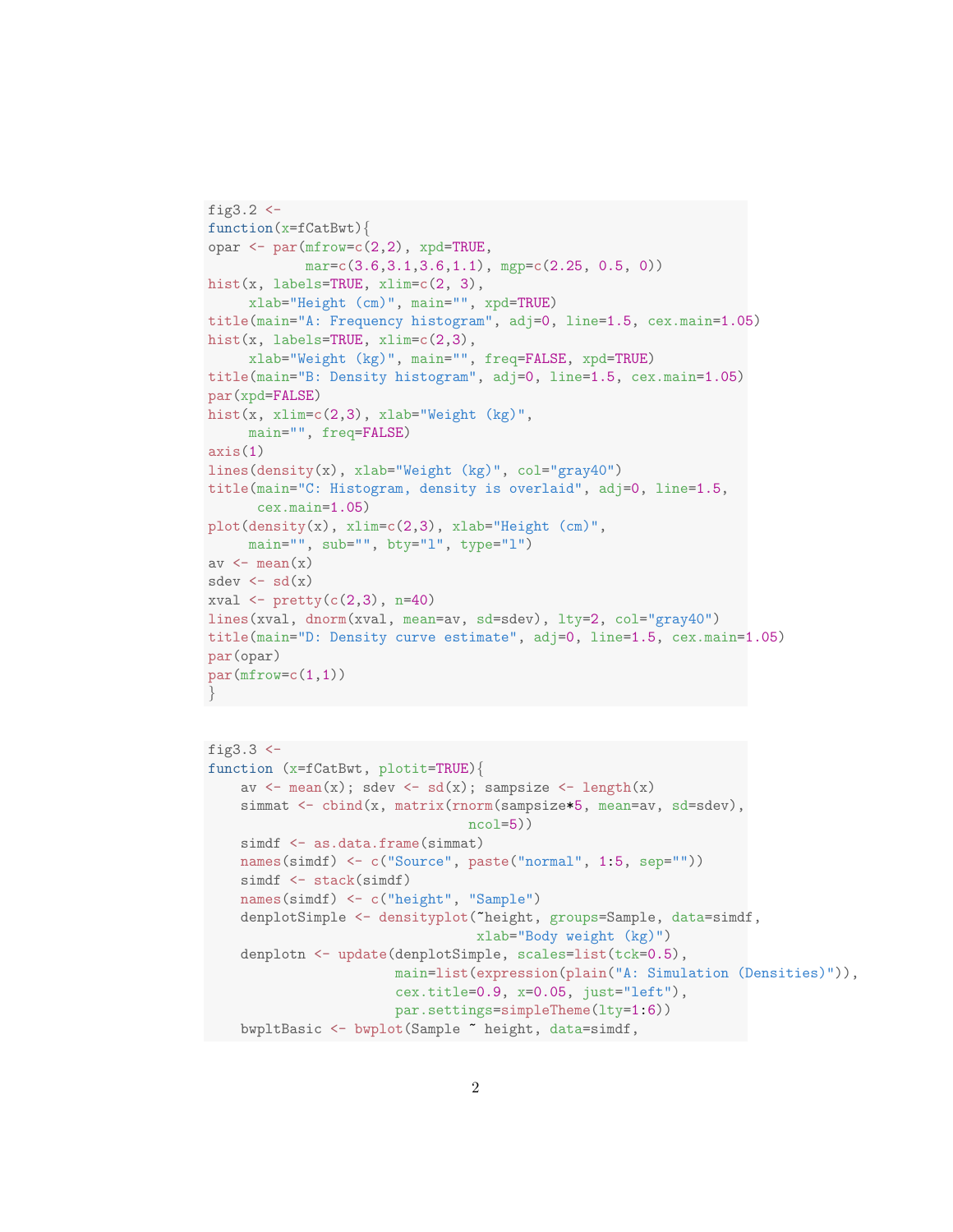```
xlab="Body weight (kg)",
                     auto.key=list(columns=3))
bwplotn <- update(bwpltBasic, scales=list(tck=0.5),
                  main=list(expression(plain("B: Simulation (Boxplots)")),
                            cex.title=0.9, x=0.05, just="left"))
if(plotit){
    print(denplotn, position=c(0,0,0.5,1))
   print(bwplotn, position=c(0.5,0,1,1),newpage=FALSE)
}
invisible(list(denplotn, bwplotn))
```

```
fig3.4 \leftarrowfunction (x=fCatBwt, plotit=TRUE)
{
   sampsize \leftarrow length(x)bootmat \le cbind(x, matrix(0, ncol=5, nrow=sampsize))
   for(i in 2:6) bootmat[,i] <- sample(x, replace=TRUE)
    colnames(bootmat) <- c("Source", paste("normal", 1:5, sep=""))
   bootdf <- stack(as.data.frame(bootmat))
   names(bootdf) <- c("height", "Sample")
   denplotSimple <- densityplot(~ height, groups=Sample, data=bootdf,
                                 xlab="Body weight (kg)")
   legendA <- expression(plain("A: Bootstrap (Densities)"))
    denplot <- update(denplotSimple, scales=list(tck=0.5),
                      main=list(legendA, x=0.05, just="left"), cex.title=0.9,
                      par.settings=simpleTheme(lty=1:6))
    bwpltBasic <- bwplot(Sample ~ height, data=bootdf,
                         xlab="Body weight (kg)",
                         auto.key=list(columns=3))
   legendB <- expression(plain("B: Bootstrap (Boxplots)"))
    bwplot <- update(bwpltBasic, scales=list(tck=0.5),
                     main=list(legendB, x=0.05, just="left"), cex.title=0.9)
    if(plotit){
        print(denplot, position=c(0,0,0.5,1))
        print(bwplot, position=c(0.5,0,1,1),newpage=FALSE)
    }
    invisible(list(denplot, bwplot))
}
```

```
fig3.5 \leftarrowfunction ()
{
```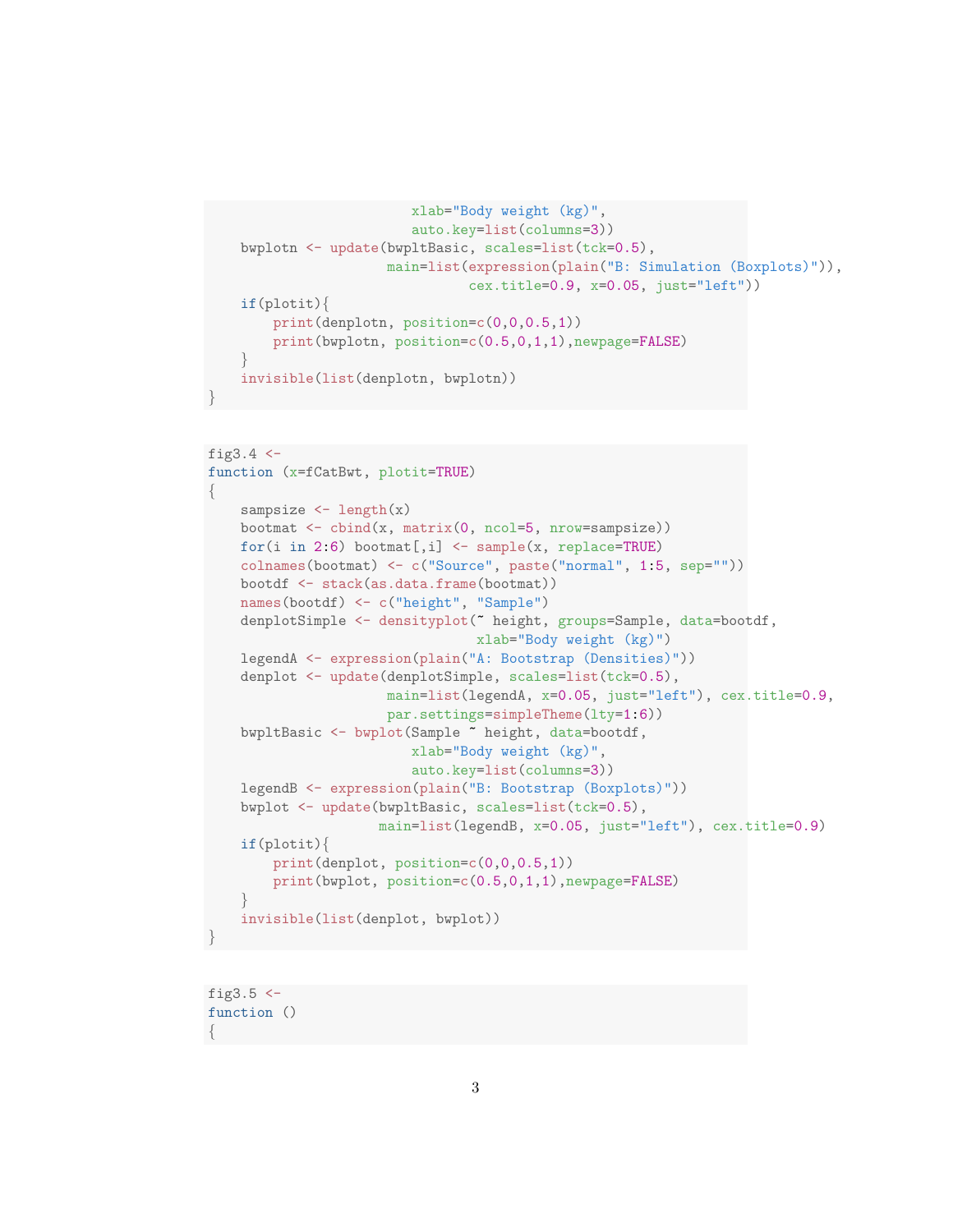```
opar \leq par(mgp=c(2,.75,0), mfrow=c(1,2))
curve(dnorm(x), from = -3, to = 3,
      ylab=expression("dnorm("*italic(x)*")"),
      xlab=expression("Normal deviate "*italic(x)))
curve(pnorm(x), from = -3, to = 3,ylab=expression("pnorm("*italic(x)*")"),
      xlab=expression("Normal deviate "*italic(x)))
par(opar)
```

```
fig3.6 \leftarrowfunction (){
   heights <- na.omit(subset(survey, Sex=="Female")$Height)
   plot(density(heights), bty="l", main="",
         cex.axis=1.15, cex.lab=1.15)
   av <- mean(heights); sdev <- sd(heights)
   abline(v=c(av-sdev, av, av+sdev), col="gray", lty=c(2,1,2))## Show fitted normal curve
   xval <- pretty(heights, n=40)
   normal_den <- dnorm(xval, mean=av, sd=sdev)
   lines(xval, normal_den, col="gray40", lty=2)
   ytop <- par()$usr[4]-0.25*par()$cxy[2]
    text(c(av-sdev, av+sdev), ytop,
         labels=c("mean-SD","mean+SD"), col="gray40", xpd=TRUE)
}
```

```
fig3.7 < -function (wts=fCatBwt){
    opar <- par(pty="s")
    qqnorm(wts)
    par(opar)
}
```

```
fig3.8 < -function (wts=fCatBwt)
{
    opar \leq par(mfrow=c(1,2), mar=c(2.1, 3.6, 3.6, 2.6),
                mgp=c(2.25, 0.5,0))
    av <- numeric(1000)
    for (i in 1:1000)
        av[i] <- mean(rnorm(47, mean=2.36, sd=0.27))
    avdens <- density(av)
```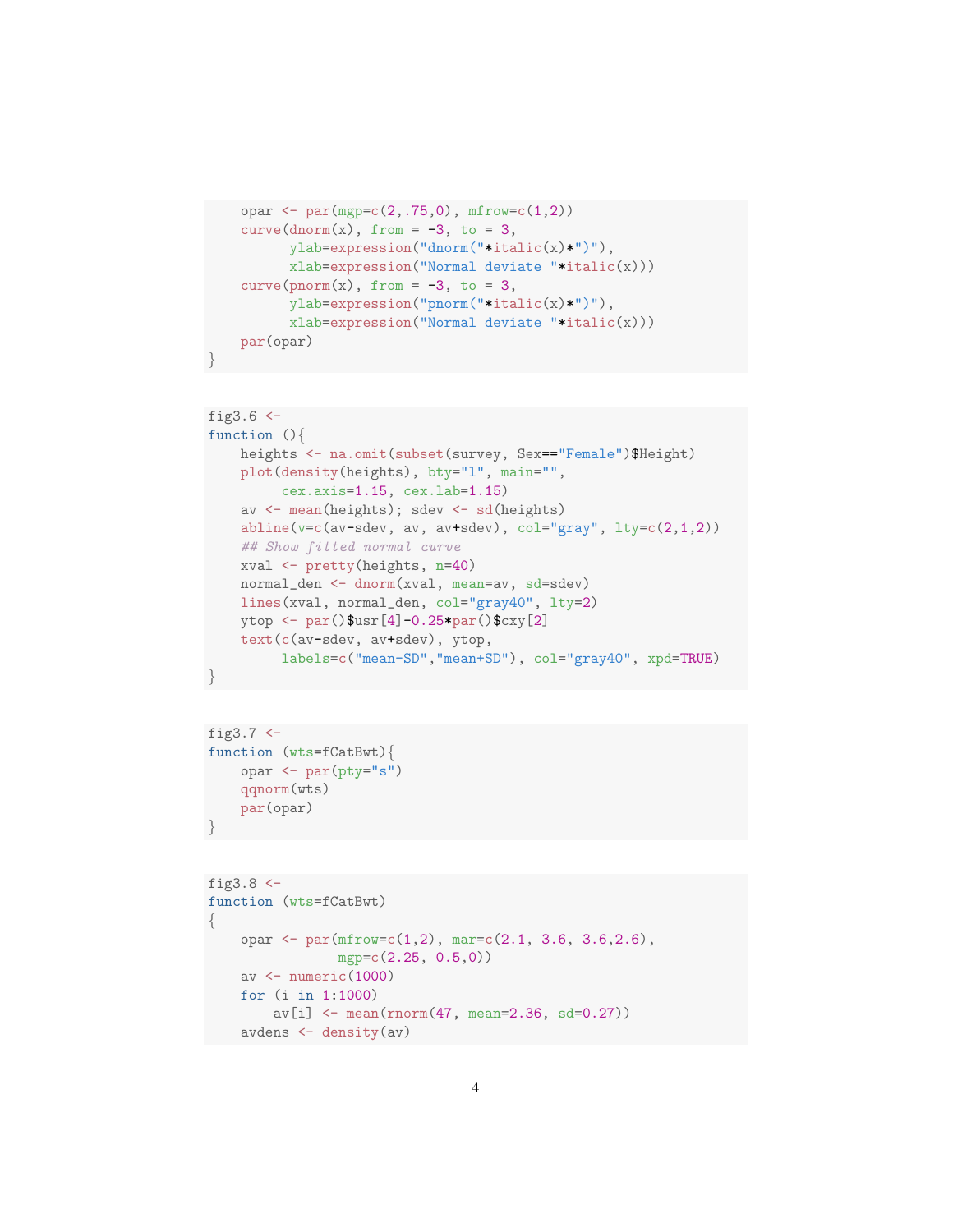```
xval <- pretty(c(2.36-3*0.27, 2.36+3*0.27), 50)
den <- dnorm(xval, mean=2.36, sd=0.27)
plot(xval, den, type="l", xlab="", xlim=c(1.5, 3.75),
     ylab="Density", ylim=c(0,max(avdens$y)),
     col="gray", lwd=2, lty=2)
lines(avdens)
mtext(side=3, line=0.75, "A: Simulation (from a normal distribution)",
      adj=0)legend("bottomright",
       legend=c("Source", "Sampling\ndistribution\nof mean"),
       col=c("gray", "black"), lty=c(2,1), lwd=c(2,1), bty="n",
       y.intersp=0.75, inset=c(0,0.2),
       cex=0.8)
av \leftarrow numeric(1000)
for (i in 1:1000)
    av[i] <- mean(sample(wts, size=length(wts), replace=TRUE))
avdens \leftarrow density(av)
plot(density(wts), ylim=c(0, max(avdens$y)),
     xlab="", ylab="Density", xlim=c(1.5, 3.75),
     col="gray", lwd=2, lty=2, main="")
lines(avdens)
mtext(side=3, line=0.75,
      "B: Bootstrap samples (resample sample)", adj=0)
legend("bottomright",
       legend=c("Source",
                  "Sampling\ndistribution\nof mean"),
       col=c("gray", "black"), \, 1ty=c(2,1), \, 1wd=c(2,1), \, bty="n",v.intersp=0.75, insect=c(0,0.2),cex=0.8par(opar)
par(mfrow=c(1,1))
```

```
fig3.9 \leftarrowfunction ()
{
    xleft <- 0:3; xrt <- 1:4
    ybot \leq rep(0,4); ytop \leq rep(1,4) - 0.05
    opar \leftarrow par(mar=rep(0.1,4))
    plot(c(0,5), c(-1,4), xlab="", ylab="", axes=F, type="n")
    for(i in 0:3){
         i1 <- i+1rect(xleft, ybot+i, xrt, ytop+i)
         xli \leftarrow xleft[i+1]; xri \leftarrow xrt[i+1];
```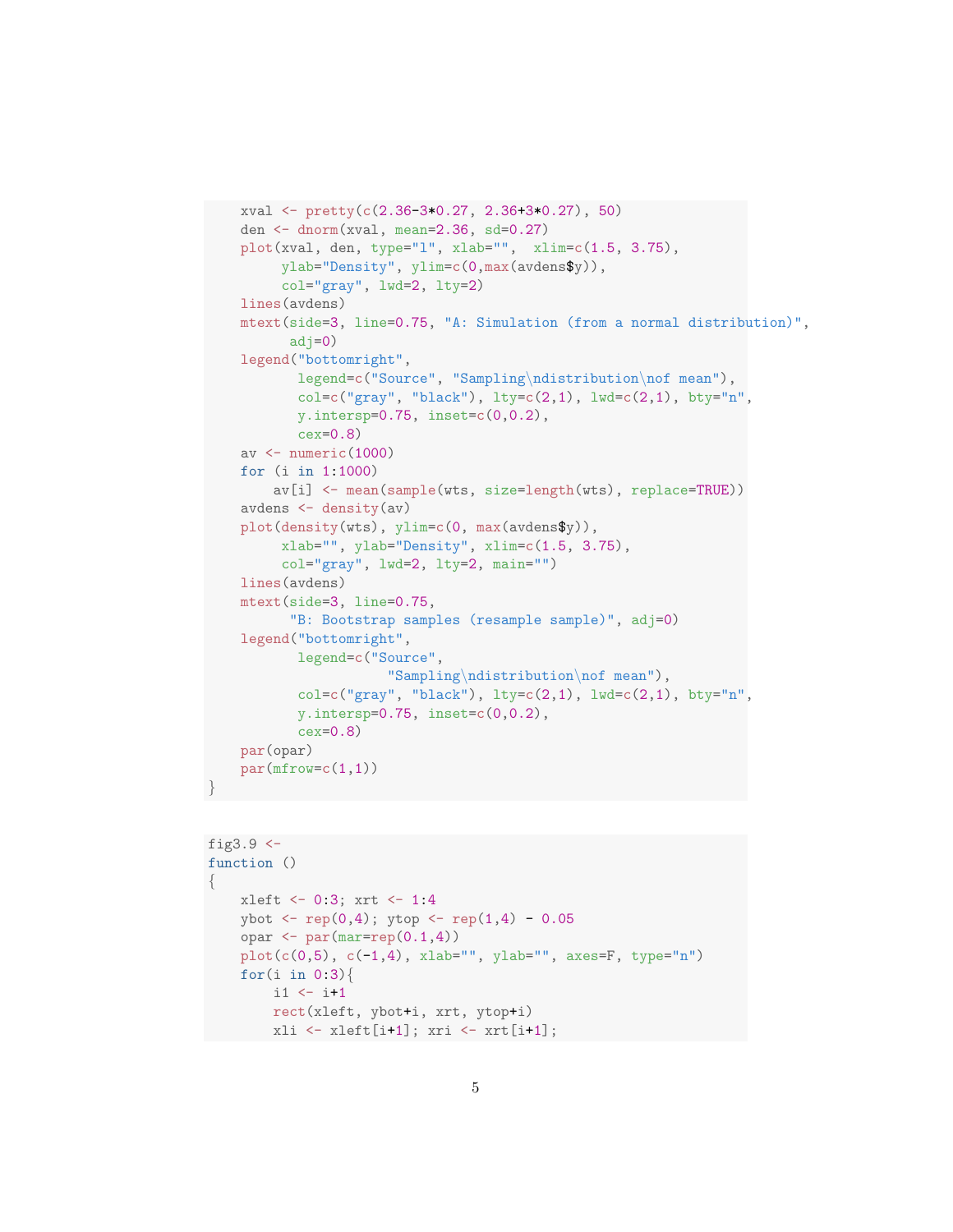```
yboti <- (ybot+i)[i+1]; ytopi <- (ytop+i)[i+1]
rect(xli, yboti, xri, ytopi, col="gray80")
text(0.5*(xli+xri), 0.5*(yboti+ytopi), "TEST")
text(0.5*(xleft[-i1]+xrt[-i1]), 0.5*(ybot[-i1]+ytop[-i1])+i, "Training")
text(4+strwidth("TE"), i+0.475, paste("Fold", i1), adj=0)
```

```
fig3.10 < -function (dset=cuckoos, plotit=TRUE)
{
   parset1 <- lattice::simpleTheme(pch=1:6, alpha=0.8)
   plt1 <- lattice::xyplot(length ~ breadth, groups=species, data=dset,
                  par.settings=parset1, aspect=1,
                   scales=list(tck=0.5),
                   auto.key=list(columns=2, alpha=1),
                   main=grid::textGrob("A:", x=unit(.025, "npc"),
                   y = unit(.25, "npc"), just="left",gp=gpar(cex=1))
                   )
    Species <- factor(c(rep("other", 5), "wren")[unclass(cuckoos$species)])
   parset2 <- lattice::simpleTheme(pch=c(0,6), alpha=0.8,
                           col=trellis.par.get()$superpose.symbol$col[c(7,6)])
   plt2 <- lattice::xyplot(length ~ breadth, groups=Species, data=dset,
                   par.settings=parset2,
                   aspect=1, ylab="", scales=list(tck=0.25),
                   auto.key=list(columns=1, alpha=1),
                   main=grid::textGrob("B:", x=unit(.05, "npc"),
                   y = unit(.25, "npc"), just="left",
                   gp=grid::gpar(cex=1))
                   )
   plt2 <- update(plt2,
                   par.settings=list(layout.heights=list(key.top=1.5)))
    if(plotit){
        print(plt1, position=c(0,0,0.515,1))
        print(plt2, position=c(0.485,0,1,1), newpage=FALSE)
    }
    invisible(list(plt1, plt2))
}
```
fig $3.11$  <function (dset=cuckoos) {

} }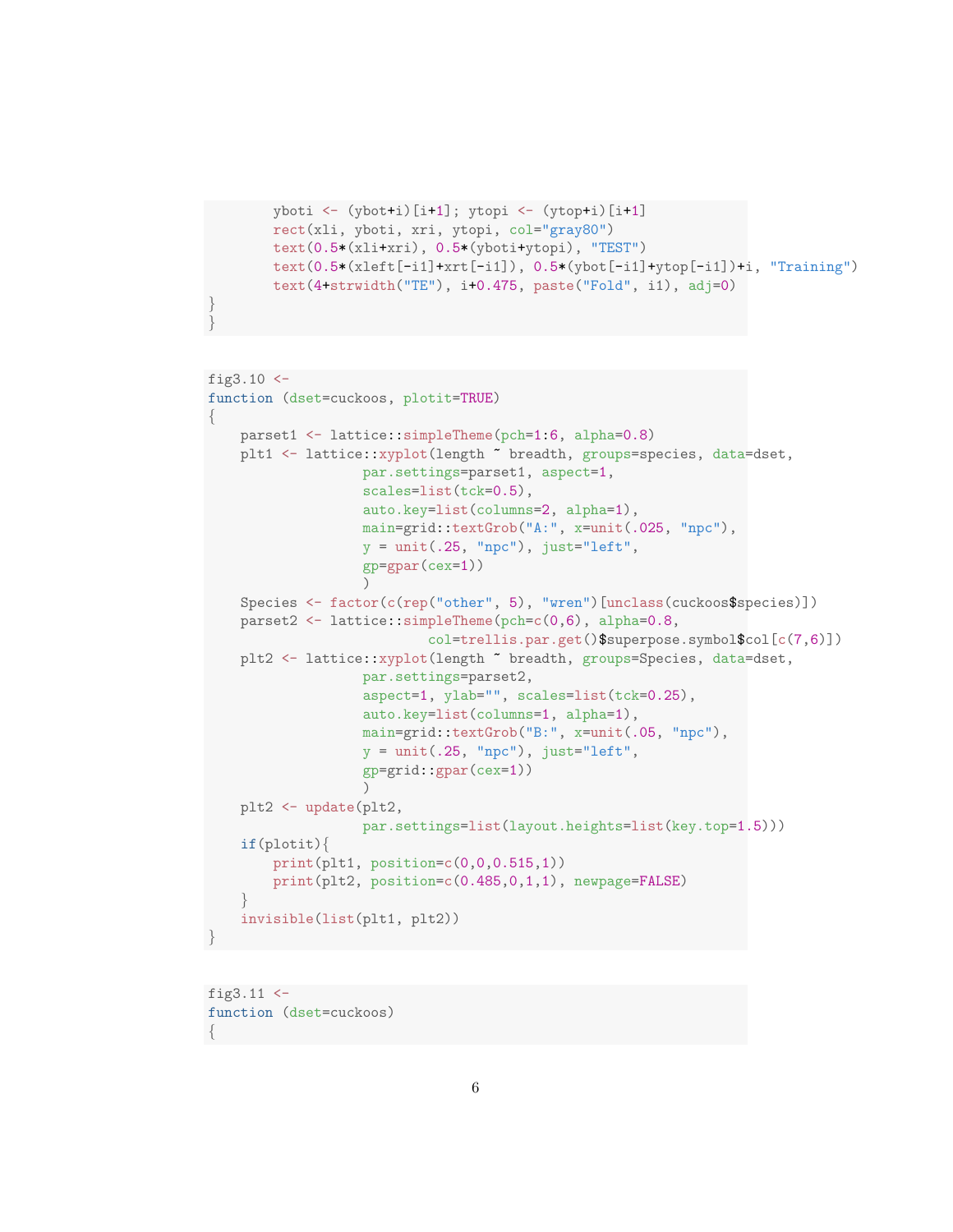```
parset <- list(dot.symbol=list(pch=1, alpha=0.6))
dotwren <- dotplot(species %in% "wren" ~ length, data=dset,
                   scales=list(y=list(labels=c("Other", "Wren"))),
                   par.settings=parset, xlab="Length (mm)")
dotwren
```

```
fig3.12 <-
function(dset=cuckoos)
{
   avdiff <- numeric(100)
   for(i in 1:100){
        avs <- with(dset, sapply(split(length, species %in% "wren"),
                                     function(x)mean(sample(x, replace=TRUE))))
        avdiff[i] <- avs[i] - avs[2] # FALSE (non-wren) minus TRUE (wren)}
    xtxt \leq paste("Means of bootstrap samples of length difference, \langle n \rangle",
                   "non-wren - wren (mm)")
    dotdiff <- dotplot(~ avdiff, xlab=xtxt,
                        par.settings=list(dot.symbol=list(pch=1, alpha=0.6)))
    dotdiff
}
```

```
fig3.13 \leftarrowfunction (dset=mcats)
\left\{ \right.xyplot(Hwt ~ Bwt, data=dset,
              type=c("p","r"))
}
```

```
fig3.14 \leftarrowfunction(dset=mcats)
\left\{ \right.mcats.lm <- lm(Hwt ~ Bwt, data=dset)
    res <- resid(mcats.lm)
    plot(density(res), main="")
    rug(res, col="gray")
}
```
fig $3.15$   $\leftarrow$ function(dset=mcats, nrepeats=100)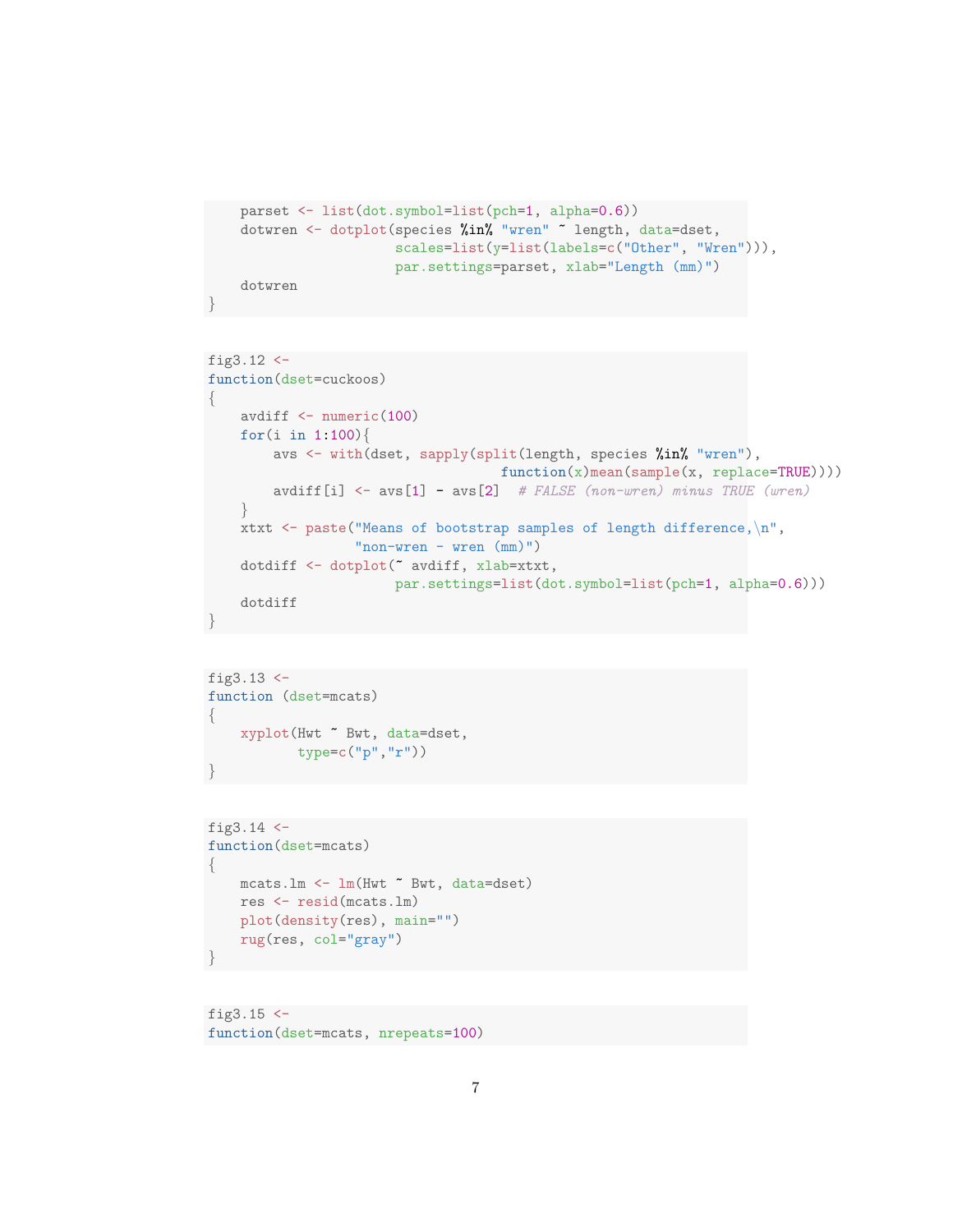```
bootmat <- bootreg(formula = Hwt ~ Bwt,
                   data = dset,nboot = nrepeats)
bootdf <- as.data.frame(bootmat)
names(bootdf) <- c("Intercept","Slope")
colr <- adjustcolor(rep("black",3),
                    alpha.f=0.25)
if(packageVersion('car') < '3.0.0'){
scatterplot(Slope ~ Intercept, col=colr,
            data=bootdf, boxplots="xy",
            reg.line=NA, smooth=FALSE)} else
scatterplot(Slope ~ Intercept, col=colr,
            data=bootdf, boxplots="xy",
            regLine=FALSE, smooth=FALSE)
```
{

```
fig3.16 <-
function (dset=mcats, plotit=TRUE, nrepeats=100)
{
    bootmat \leq bootreg(formula = Hwt \tilde{\leq} Bwt,
                       data = dest[-97, ],
                       nboot = nrepeats)
    bootdf0 <- as.data.frame(bootmat)
    names(bootdf0) <- c("Intercept","Slope")
    gphA <- xyplot(Slope ~ Intercept, data=bootdf0, alpha=0.25,
                   main=paste("A:", nrepeats, "bootstrap samples"),
                   cex.title=1.1)
        simmat <- simreg(formula = Hwt ~ Bwt,
                         data=dset[-97, ], nsim=nrepeats)
    simdf <- as.data.frame(simmat)
    names(simdf) <- c("Intercept","Slope")
    gphB <- xyplot(Slope ~ Intercept, data=simdf, alpha=0.25,
                   main=paste("B:", nrepeats, "simulations"),
                   cex.title=1.1)
    if(plotit){
        print(gphA, position=c(0,0,0.515,1))print(gphB, position=c(0.485,0,1,1), newpage=FALSE)
    }
    invisible(list(gphA, gphB))
}
```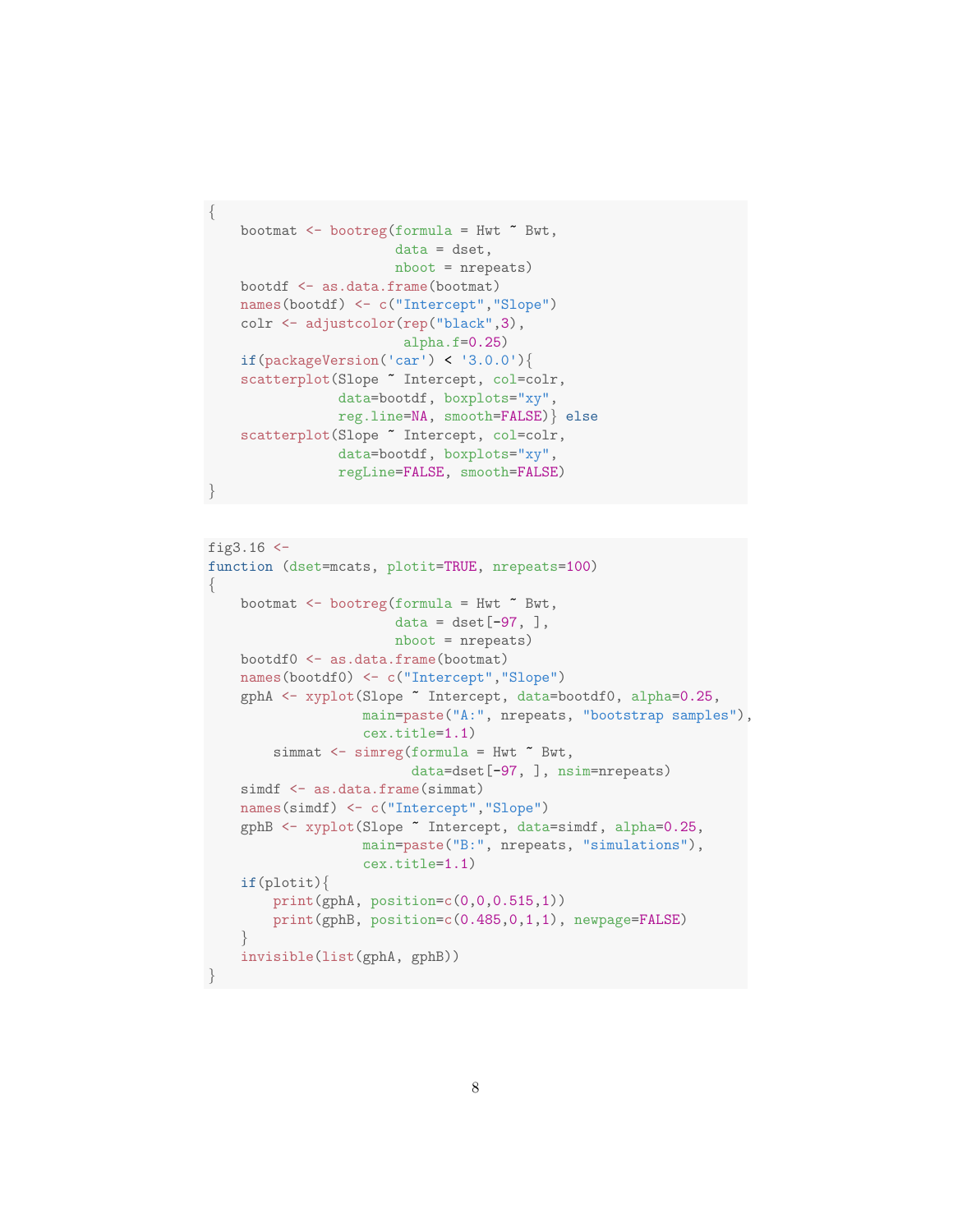### 2 Show the Figures

```
pkgs <- c("lattice","DAAG","gamclass","MASS","car","grid")
z <- sapply(pkgs, require, character.only=TRUE,
            warn.conflicts=FALSE, quietly=TRUE)
if(any(!z))notAvail <- paste(names(z)[!z], collapse=", ")
  print(paste("The following packages should be installed:", notAvail))
}
```

```
msg <- "Data object 'cats', from 'MASS', may not be available"
if(!requireNamespace("MASS"))print(msg) else {
mcats <- subset(MASS::cats, Sex=="M")
 fcats <- subset(MASS::cats, Sex=="F")
 fCatBwt <- na.omit(fcats[, "Bwt"])
}
if(!exists("cuckoos")){
       msg <- "Cannot find either 'cuckoos' or 'DAAG::cuckoos',"
if(requireNamespace("DAAG"))cuckoos <- DAAG::cuckoos else
          print(msg)
      }
```

```
if(exists('fCatBwt'))fig3.1() else
    print("Object 'fCatBwt' is not available; get from 'MASS::cats'")
```

```
if(exists('fCatBwt'))fig3.2() else
   print("Object 'fCatBwt' is not available; get from 'MASS::cats'")
```

```
if(exists('fCatBwt'))fig3.3() else
  print("Object 'fCatBwt' is not available; get from 'MASS::cats'")
```

```
if(exists('fCatBwt'))fig3.4() else
   print("Object 'fCatBwt' is not available; get from 'MASS::cats'")
```
fig3.5()